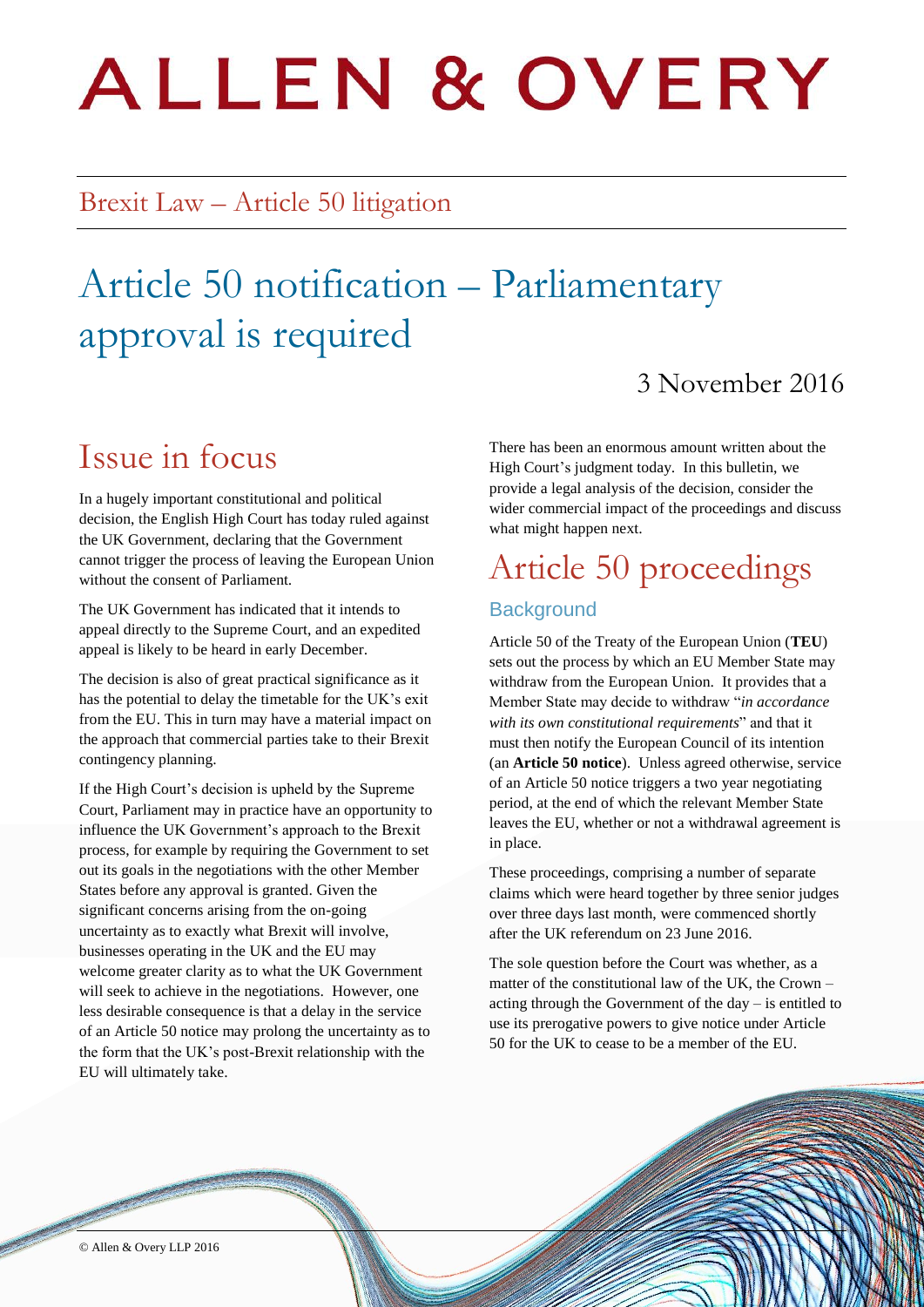#### Article 50 TEU

- 1. Any Member State may decide to withdraw from the Union in accordance with its own constitutional requirements.
- 2. A Member State which decides to withdraw shall notify the European Council of its intention. In the light of the guidelines provided by the European Council, the Union shall negotiate and conclude an agreement with that State, setting out the arrangements for its withdrawal, taking account of the framework for its future relationship with the Union. That agreement shall be negotiated in accordance with Article 218(3) of the Treaty on the Functioning of the European Union. It shall be concluded on behalf of the Union by the Council, acting by a qualified majority, after obtaining the consent of the European Parliament.
- 3. The Treaties shall cease to apply to the State in question from the date of entry into force of the withdrawal agreement or, failing that, two years after the notification referred to in paragraph 2, unless the European Council, in agreement with the Member State concerned, unanimously decides to extend this period.
- 4. For the purposes of paragraphs 2 and 3, the member of the European Council or of the Council representing the withdrawing Member State shall not participate in the discussions of the European Council or Council or in decisions concerning it. A qualified majority shall be defined in accordance with Article 238(3)(b) of the Treaty on the Functioning of the European Union.
- 5. If a State which has withdrawn from the Union asks to rejoin, its request shall be subject to the procedure referred to in Article 49.

#### The claimants' arguments

The Court summarised the claimants' primary submissions broadly as follows:

a. The question in this case is to be approached on the basis that it is a fundamental principle of the UK constitution that the Crown's prerogative powers cannot be used by the executive Government to diminish or abrogate the rights under the law of the United Kingdom (whether conferred by common law or statute), unless Parliament has given

authority to the Crown (expressly in, or by necessary implication from, the terms of an Act of Parliament) to diminish or abrogate such rights.

- b. No words can be found under which Parliament has given such authority either expressly or by necessary implication in the European Communities Act 1972 (the **ECA 1972**, the Act by which EU law is made applicable or given effect in the UK) or subsequent legislation relating to the EU.
- c. The giving of an Article 50 notice would pre-empt any ability of Parliament to decide on whether statutory rights should be changed. The notice would automatically abrogate in due course certain rights conferred by the ECA 1972 and European law and would remove from Parliament the decision to maintain certain rights.
- d. Ratification by Parliament of a withdrawal treaty (if any such treaty was agreed between the UK and the EU) would not cure the pre-emption, as the effect of giving the Article 50 notice would in effect inevitably remove the real decision from Parliament.
- e. Parliament did not give authority by the 2015 Referendum Act for the Crown to give notice of withdrawal under Article 50.
- f. Alternatively, any power under the Crown's prerogative was removed by the ECA 1972 or by subsequent legislation in relation to the European Union.

#### The Government's arguments

The Court's summary of the Government's case was broadly as follows:

- a. Parliament could choose to leave (or not to abrogate) prerogative power in the hands of the Crown, even if its use would result in a change to common law and statutory rights.
- b. Unless express words could be found in a statute (or possibly by necessary implication), Parliament could not be taken to have abrogated the Crown's prerogative powers in relation to the EU Treaties. Therefore an Article 50 notice could be given with the consequences that followed in the form of either a withdrawal treaty or automatic departure.
- c. No words could be found in the ECA 1972 or any other statute which abrogated that power expressly or by necessary implication.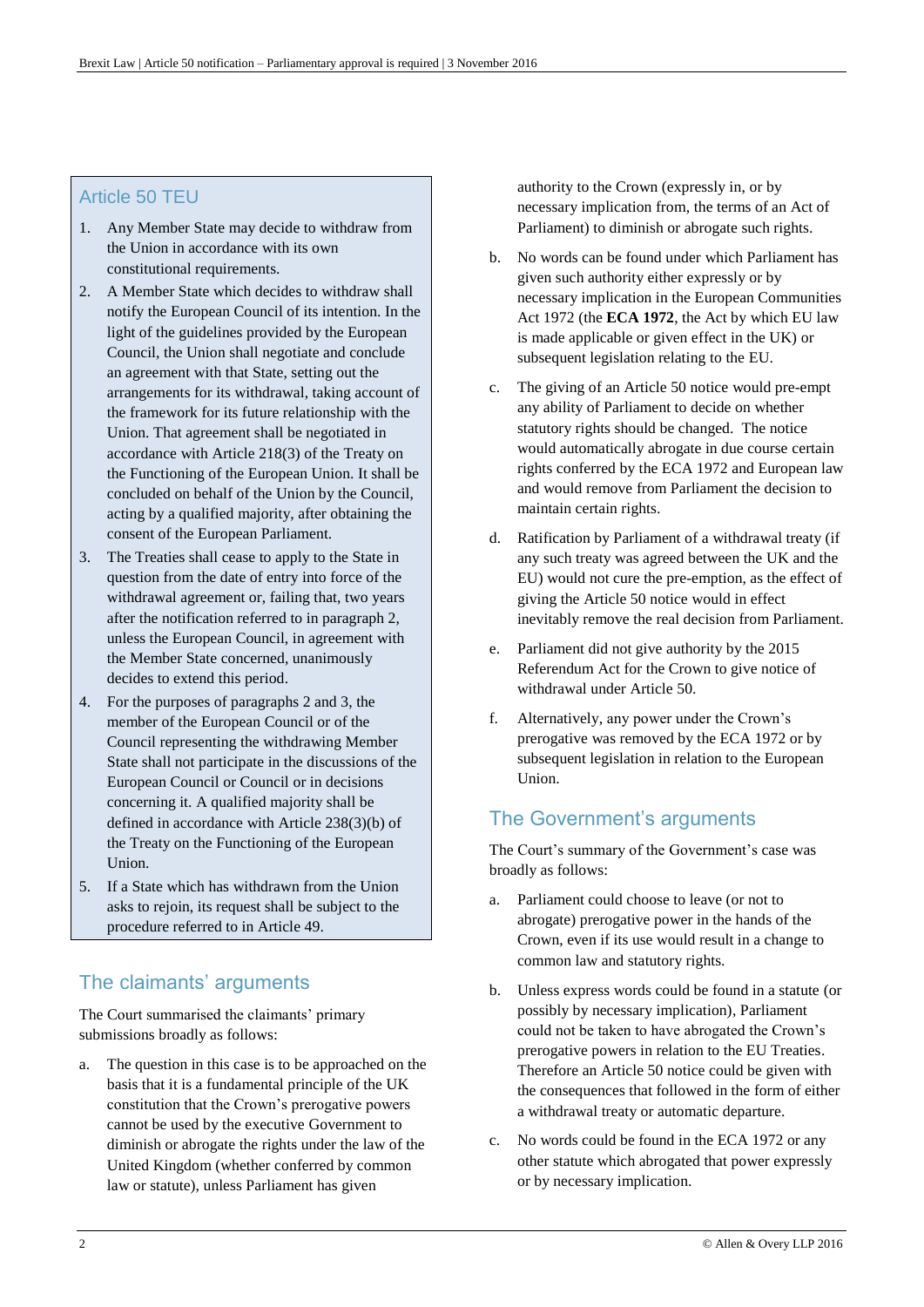- d. In particular, it is notable that statutes that had been enacted since Article 50 came into existence did not restrict the Crown's prerogative power to give an Article 50 notice. On the contrary, the statutes in question implicitly recognised that such prerogative power existed as no restriction was placed on the power of the Crown to invoke that right exercisable under the TEU, as amended by the Lisbon Treaty.
- e. Nor were there any express words in any UK legislation that abrogated the Crown's prerogative power to withdraw from the Treaties as distinct from amending them.
- f. As it is likely that any withdrawal treaty would contain a provision requiring ratification, the withdrawal treaty would in any event have to be approved by Parliament by way of the negative resolution procedure in the Constitutional Reform and Governance Act 2010 before that occurred; if it contained provisions requiring application in domestic law, primary legislation would also need to be introduced to allow that. This would be consistent with the proper sequencing of the respective functions of the Crown and of Parliament, as had invariably happened in the past: once an EU treaty had been made, domestic law was brought into line by Parliament through legislation and then the treaty was ratified.
- Although the 2015 Referendum Act does not itself confer statutory power on the Secretary of State to give the Article 50 notice, the implication from the fact that the 2015 Referendum Act is silent on the issue of whether legislation is required before notice could be given supports the contention that Parliament accepted the continued existence of the prerogative powers of the Crown to give such notice; it certainly contains no restriction on such prerogative power as may still exist.

#### The judgment

The High Court held that statutory interpretation, particularly of the ECA 1972 (which is a constitutional statute), must proceed having regard to the relevant background constitutional principles. These principles inform the inferences to be drawn as to what Parliament intended by legislating in the terms it did.

Where background constitutional principles are strong, there is a presumption that Parliament intended to

legislate in conformity with them and not to undermine them. The Court found that the Government's submissions "*gave no value to the usual constitutional principle that, unless Parliament legislates to the contrary, the Crown should not have power to vary the law of the land by the exercise of its prerogative powers".*

The Court further stated that this view is reinforced by reference to two constitutional principles. The first is that the Crown cannot use its prerogative powers to alter domestic law which, it said, was "*the product of an especially strong constitutional tradition*" in the UK, which evolved through the long struggle which "*had its roots well before the war between the Crown and Parliament in the seventeenth century but was decisively confirmed in the settlement arrived at with the Glorious Revolution in 1688 and has been recognised ever since.*" The second was the principle that the Crown's prerogative power operates only on the international plane. The Court said that the justification for noninterference with the Crown's prerogative in international affairs is substantially undermined in a case such as this, where the Government was asserting that it could use the prerogative to bring about major changes in domestic law.

The Court concluded that: "*Interpreting the ECA 1972 in the light of the constitutional background referred to above, we consider that it is clear that Parliament intended to legislate by that Act so as to introduce EU law into domestic law…in such a way that this could not be undone by exercise of Crown prerogative power…The Crown therefore has no prerogative power to effect a withdrawal from the relevant Treaties by giving notice under Article 50 of the TEU.*"

#### Revocability of an Article 50 notice

Both the claimants and the Government had asserted during the course of the proceedings that an Article 50 notice, once served, is irrevocable. The question of whether an Article 50 notice is revocable is a question of European law and therefore one that is potentially referable to the Court of Justice of the EU (**CJEU**). On the first day of the hearing, the Court appeared to recognise that the assertion that an Article 50 notification is irrevocable was "*central*" to the claimants' case. The Court did not appear minded to accept the invitation to *assume* that such a notice is a "*one-way trigger*" that "*can't be stopped*" and indicated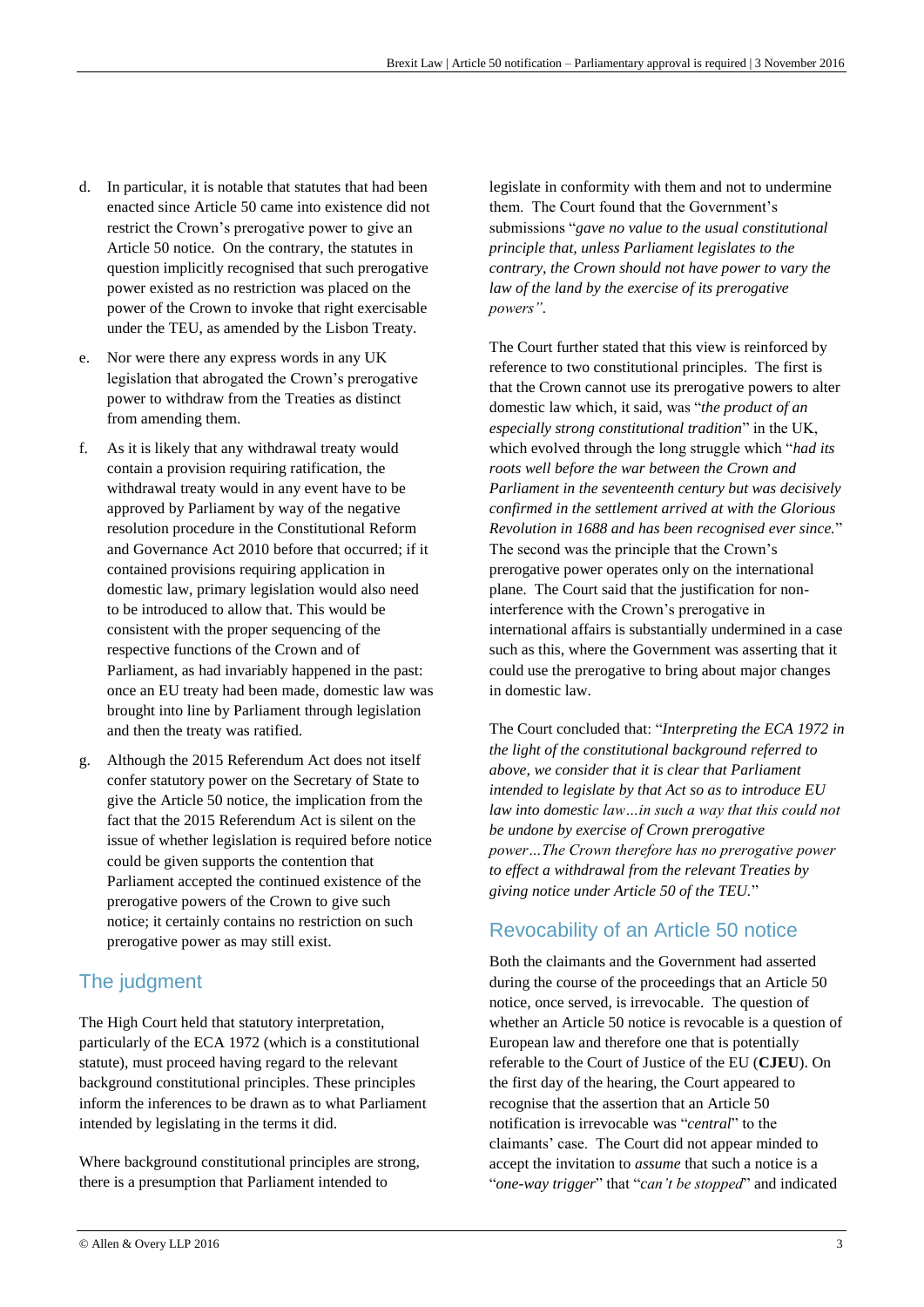that it would be "*absolutely essential*" for it to decide the matter rather than to proceed on an assumption.

The Court did not, however, grapple with this issue in its judgment, noting simply that "*Important matters in respect of Article 50 were common ground between the parties: (1) a notice under Article 50(2) cannot be withdrawn, once it is given; and (2) Article 50 does not allow for a conditional notice to be given…*". The Court did not therefore feel compelled to refer the matter to the CJEU.

#### What does this mean for the Government?

The Government has today indicated that it intends to appeal the UK Supreme Court and counsel for the Government made an application after the judgment was handed down for a certificate that would permit the Government to 'leapfrog' the Court of Appeal and appeal directly to the Supreme Court. The application for a certificate was granted by the Court.

To pursue an appeal, the Government must now make an application for permission to appeal to the Supreme Court. Given the immense importance of this case, however, it is almost inconceivable that permission will be refused.

As noted above, the substantive appeal is likely to be heard next month. It is likely that the Supreme Court's judgment will be handed down in January at the latest.

## Why does all of this matter?

If the High Court's decision is upheld on appeal, the process of obtaining Parliamentary approval via an Act will necessarily involve readings, debates and votes in both Houses of Parliament (the House of Commons and the House of Lords). Whilst in theory this process can be expedited if there is sufficient political will to do so, such that it is achievable by the end of March 2017, in practice it may well be difficult to legislate within that timescale. As such, it is by no means clear that it will be completed in sufficient time to allow the Government to

serve the Article 50 notice by the end of March. It is likely to be particularly difficult to pass legislation quickly if MPs or members of the House of Lords seek to require assurances as to the Government's proposed stance in negotiations with the other Member States before any approval is given.

Another scenario that may have an impact on timing is that the Supreme Court may decide that it needs to refer the question of whether the Article 50 notice is revocable to the CJEU, notwithstanding the fact that this was not in issue between the parties before the High Court. This would almost certainly delay the date of service of an Article 50 notice beyond March 2017.

There is also another possible – though perhaps unlikely – consequence of any decision by the Supreme Court to uphold the High Court's decision (whether before or after a reference to the CJEU). Parliament, with a majority (on paper) of pro-remain MPs, a slim Government majority and an independent minded House of Lords may conceivably decide not to approve service of the Article 50 notice at all. Whether this is a likely scenario is largely a political assessment, but is another uncertain factor in this analysis.

If, on the other hand, the Supreme Court overturns the High Court's judgment (and assuming it does so before the end of March 2017), this would allow the Government to serve the Article 50 notice in accordance with the timetable set out by the Prime Minister.

All of this is of profound significance constitutionally and politically but also practically for those doing business in the EU and the UK. The EU has indicated that it will not begin negotiations until the Article 50 notice has been served, which means that if service is delayed, it is likely to extend the period of uncertainty for commercial parties as to the form that the UK's future trading relationship with the EU will take and, ultimately, the date of Brexit itself. On the upside, however, it will allow the UK Government, and those doing cross-border business in the UK and the EU, more time to plan for that future relationship and to execute whatever restructuring might be necessary.